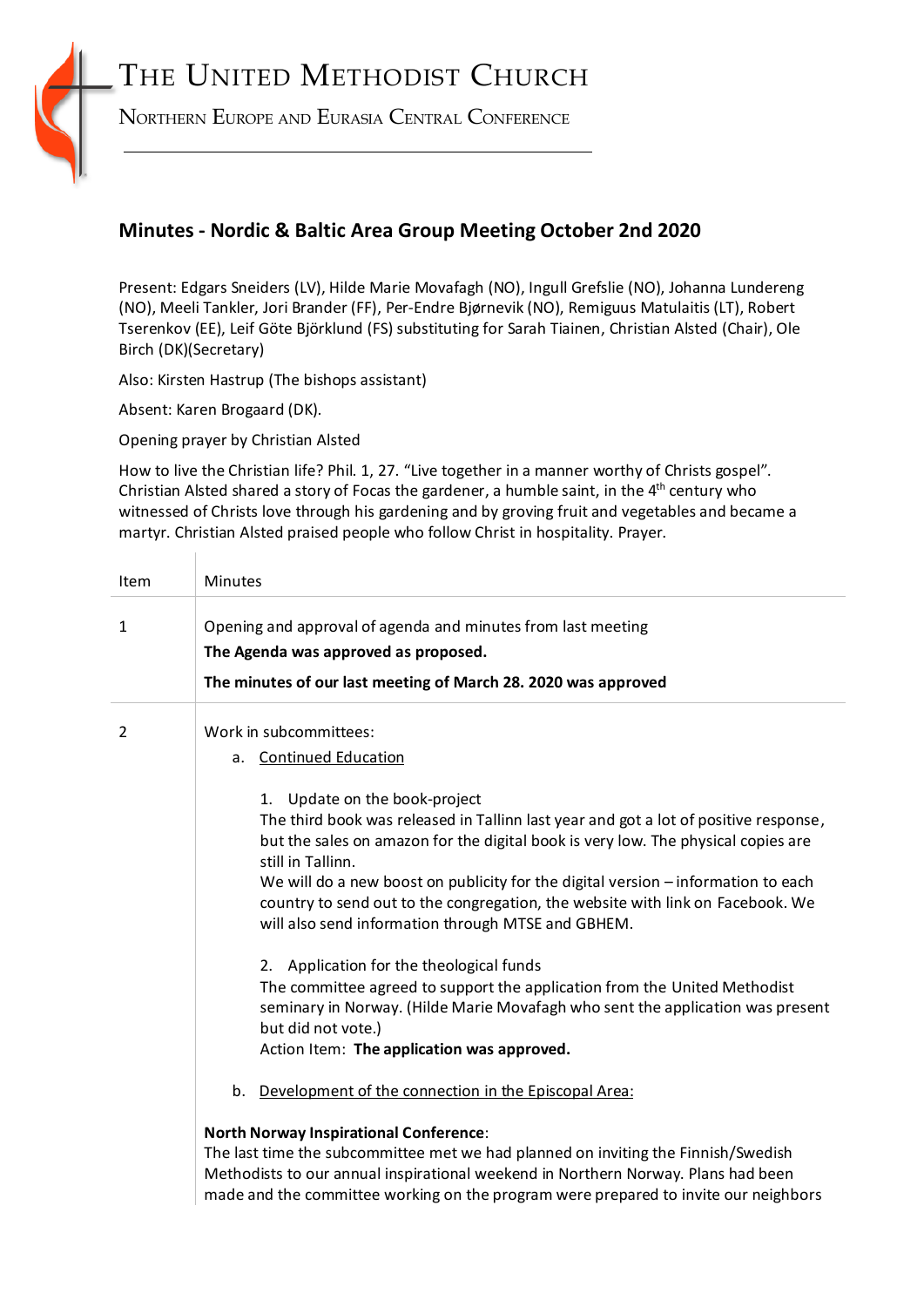

| Item | Minutes |                                                                                                                                                                                                                                                                                                                                                                                                                                                                                                                                                                                                                                                                                                                                                                                                                                                                                                                                                                                                                         |
|------|---------|-------------------------------------------------------------------------------------------------------------------------------------------------------------------------------------------------------------------------------------------------------------------------------------------------------------------------------------------------------------------------------------------------------------------------------------------------------------------------------------------------------------------------------------------------------------------------------------------------------------------------------------------------------------------------------------------------------------------------------------------------------------------------------------------------------------------------------------------------------------------------------------------------------------------------------------------------------------------------------------------------------------------------|
|      |         | to the East. As we all know, the corona virus put a stop to gatherings and traveling. If<br>possible, we will og forward with the original plan in 2021 or 2022.                                                                                                                                                                                                                                                                                                                                                                                                                                                                                                                                                                                                                                                                                                                                                                                                                                                        |
|      |         | <b>World Methodist Conference:</b>                                                                                                                                                                                                                                                                                                                                                                                                                                                                                                                                                                                                                                                                                                                                                                                                                                                                                                                                                                                      |
|      |         | This conference is postponed until $10 - 13$ August, 2022. We discussed the possibility that<br>even in 2022 people may be skeptical to traveling and traveling specifically to Sweden. The<br>situation will be different if there is an effective vaccine by that time.<br>We discussed to what degree folks are talking about the conference and interest in                                                                                                                                                                                                                                                                                                                                                                                                                                                                                                                                                                                                                                                         |
|      |         | attending. It seems that the clergy are aware and interested, but more information needs                                                                                                                                                                                                                                                                                                                                                                                                                                                                                                                                                                                                                                                                                                                                                                                                                                                                                                                                |
|      |         | to come out to the lay people.<br>1. Johanna will ask Øyvind Helliesen to share any brochures available. We can print<br>them locally. Jori will translate it to Finnish to reach more people. Others can do<br>the same.<br>2. We talked about establishing a fund for travel expenses. It should cover a                                                                                                                                                                                                                                                                                                                                                                                                                                                                                                                                                                                                                                                                                                              |
|      |         | percentage of the travel expenses - not a set amount. An amount should be set<br>aside for the CC budget i 2022. We would encourage students to be prioritized.                                                                                                                                                                                                                                                                                                                                                                                                                                                                                                                                                                                                                                                                                                                                                                                                                                                         |
|      |         | 3. It would be advantageous if the recipients of the support could get similar support<br>from their local church or annual conference.                                                                                                                                                                                                                                                                                                                                                                                                                                                                                                                                                                                                                                                                                                                                                                                                                                                                                 |
|      | 4.      | We will encourage the planning committee to allow for day passes. This will allow<br>for a greater degree of participation.                                                                                                                                                                                                                                                                                                                                                                                                                                                                                                                                                                                                                                                                                                                                                                                                                                                                                             |
|      | c.      | International and Ecumenical Representation:<br>Reports from representatives in agencies and councils.<br>Due to the coronavirus a number of meetings have not been held and therefore<br>we have not received reports. These are the reports we have:                                                                                                                                                                                                                                                                                                                                                                                                                                                                                                                                                                                                                                                                                                                                                                  |
|      |         | GCUMM - Received and added to the minutes.<br>ECOM - Received and added to the minutes.<br>UMCOR - Received and added the minutes.<br>UMCOM - Received and added the minutes<br>EMYC - Incomplete report and we do not understand what it says. We must<br>contact the representative.<br>GCFA - We point to the serious financial situation of the UMC and the task force<br>work of the COB and GCFA towards a new financial plan. Our CC cannot expect the<br>same support in the future. Received and added the minutes.<br>GBGM - In gratitude for the ministry of Thomas Kemper we recommend that we<br>receive and add the report to the minutes. Received and added the minutes.<br>UMCOR - Letter from Roland Fernandes. Received and added the minutes.<br>Africa University - We appreciate the good work that the Africa University is doing<br>in these difficult times. Received and added the minutes.<br>GCSRW – We did not find the time to look at this report as it had arrived the same<br>morning. |
|      |         |                                                                                                                                                                                                                                                                                                                                                                                                                                                                                                                                                                                                                                                                                                                                                                                                                                                                                                                                                                                                                         |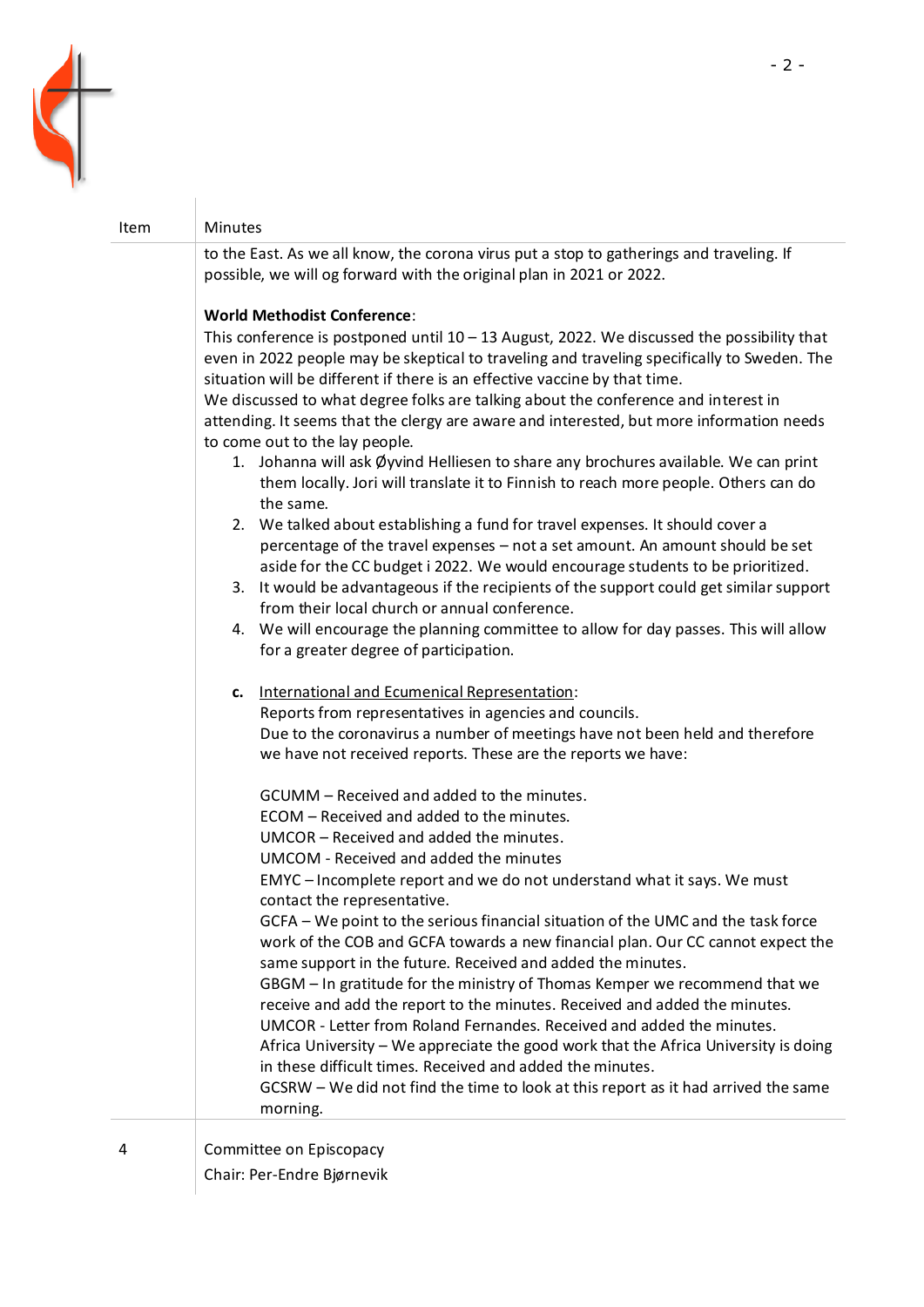

| Item | Minutes                                                                                                                                                                                                                                                                                             |  |
|------|-----------------------------------------------------------------------------------------------------------------------------------------------------------------------------------------------------------------------------------------------------------------------------------------------------|--|
|      | a. Presentation of the Bishop's personal report and days of presence.                                                                                                                                                                                                                               |  |
|      | After a fruitful conversation on the bishop's ministry as presented in his report, we<br>thanked him for his leadership in these difficult times.                                                                                                                                                   |  |
|      | b. Episcopal Election. Proposal from Per-Endre Bjørnevik and Hilde Marie Øgreid Movafagh<br>to enable the reelection of Christian Alsted for another 4-year term. The proposal has<br>already been approved once, but we were asked to reaffirm our decision.                                       |  |
|      | The proposal was unanimously approved.                                                                                                                                                                                                                                                              |  |
| 5    | The Future of Methodism in Europe                                                                                                                                                                                                                                                                   |  |
|      | Christian Alsted presented the work done by the European bishops in planning for a<br>possible restructuring of The United Methodist Church in Europe after a split in the church.<br>We will be presented with a proposal for a process at our meeting in the spring.                              |  |
|      | We had a long conversion on the work, which we are positive towards, and the fact that it<br>has been kept secret, which we do not like.                                                                                                                                                            |  |
|      | Christian Alsted proposed that we asked for greater openness and broader participation in<br>this process.                                                                                                                                                                                          |  |
|      | This proposal was approved.                                                                                                                                                                                                                                                                         |  |
|      |                                                                                                                                                                                                                                                                                                     |  |
|      | <b>Central Conference 2022</b>                                                                                                                                                                                                                                                                      |  |
| 6    | a. The 2022 Central Conference                                                                                                                                                                                                                                                                      |  |
|      | We postponed this to the spring meeting.                                                                                                                                                                                                                                                            |  |
|      | b. The future of the Northern European and Eurasia CC                                                                                                                                                                                                                                               |  |
|      | We may be unable to continue as a Central Conference because we drop below<br>180 clergy members if one or more annual conferences decide to leave. Right now,<br>we have 221 clergy members. The implications will not come into effect until after<br>the Central Conference 2022.                |  |
|      | Northern Europe and Eurasia Book of Discipline<br>c.                                                                                                                                                                                                                                                |  |
|      | The proposal for a General Book of Discipline is not going to come to the coming<br>General Conference.                                                                                                                                                                                             |  |
|      | Due to an oversight a paragraph concerning the judicial court has been omitted<br>from our Northern Europe and Eurasia Book of discipline since 2001. No change<br>has been made and thus the paragraph is still in effect. This must be affirmed at<br>the opening of the Central Conference 2022. |  |
|      | The episcopal office will take action.                                                                                                                                                                                                                                                              |  |
|      | d. Petitions for the Central Conference                                                                                                                                                                                                                                                             |  |

Christian Alsted proposed that we all consider ideas for petitions for the Central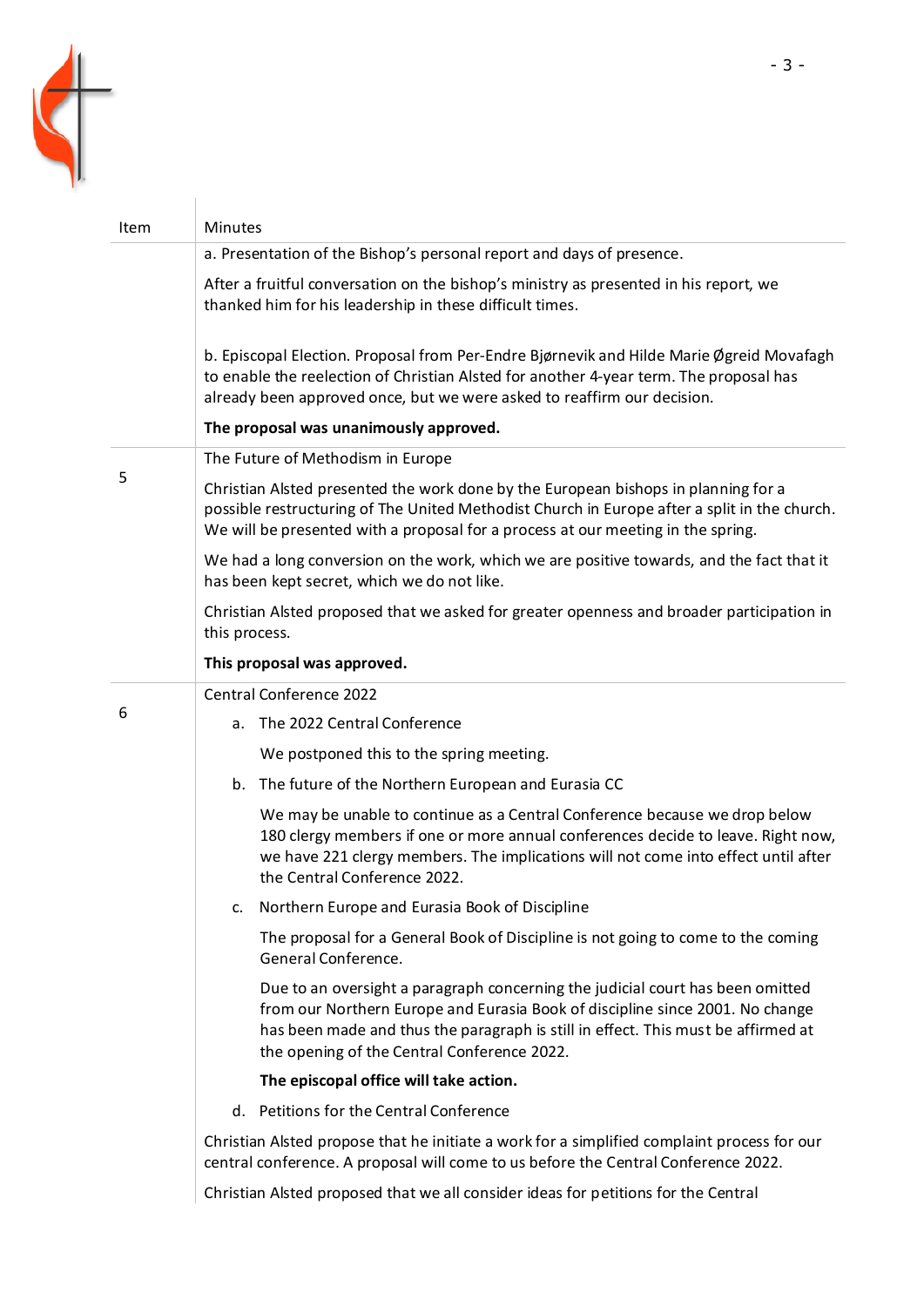

| Item | <b>Minutes</b>                                                                                                                                                                                                                          |  |  |
|------|-----------------------------------------------------------------------------------------------------------------------------------------------------------------------------------------------------------------------------------------|--|--|
|      | Conference 2022 that points forward and give our feedback before the end of the month<br>(October 2020)                                                                                                                                 |  |  |
|      | The proposal was approved                                                                                                                                                                                                               |  |  |
|      | Per-Endre Biørnevik proposed that we ask the Annual Conference Councils to consider<br>sending petitions to the Central Conference. The petition process must be clarified.                                                             |  |  |
|      | The proposal was approved.                                                                                                                                                                                                              |  |  |
| 7    | Orientation from the Bishop                                                                                                                                                                                                             |  |  |
|      | World Methodist Conference 2021 in Gothenburg                                                                                                                                                                                           |  |  |
|      | The Conference has been moved to August 10-13. 2022. Theme: On the move. Work on<br>the program is moving forward. Hopefully, material can come out this fall. Christian Alsted<br>gave an enthusiastic introduction to the Conference. |  |  |
|      | Judicial Court - report                                                                                                                                                                                                                 |  |  |
| 8    | Report from Leif Göte Bjørklund.                                                                                                                                                                                                        |  |  |
|      | The report was recieved.                                                                                                                                                                                                                |  |  |
|      | Representation:                                                                                                                                                                                                                         |  |  |
| 9    | Conference of European Churches<br>a.                                                                                                                                                                                                   |  |  |
|      | No report.                                                                                                                                                                                                                              |  |  |
|      | b. European Methodist Council                                                                                                                                                                                                           |  |  |
|      | The theological work of the UMC, as mentioned in the report can be very<br>important to the development of a European Methodist identity.<br>The report was received.                                                                   |  |  |
|      | c. Funds for Mission in Europe.<br>Kirsten Hastrup presented the report.<br>The report was received.                                                                                                                                    |  |  |
|      | Possible membership of World Council of Churches.                                                                                                                                                                                       |  |  |
| 10   | Christian Alsted proposed that we, the Central Conference, seek information on a<br>membership in the WCC.                                                                                                                              |  |  |
|      | The proposal was approved.                                                                                                                                                                                                              |  |  |
| 11   | Coming meetings                                                                                                                                                                                                                         |  |  |
|      | Full Council: March 5-6 (Friday and Saturday) 2021. Partial participation from other<br>European bishops.                                                                                                                               |  |  |
|      | Full Council: November 4-5. (Thursday and Friday) 2021                                                                                                                                                                                  |  |  |
| 12   | Other matters                                                                                                                                                                                                                           |  |  |
|      | Nothing to report.                                                                                                                                                                                                                      |  |  |